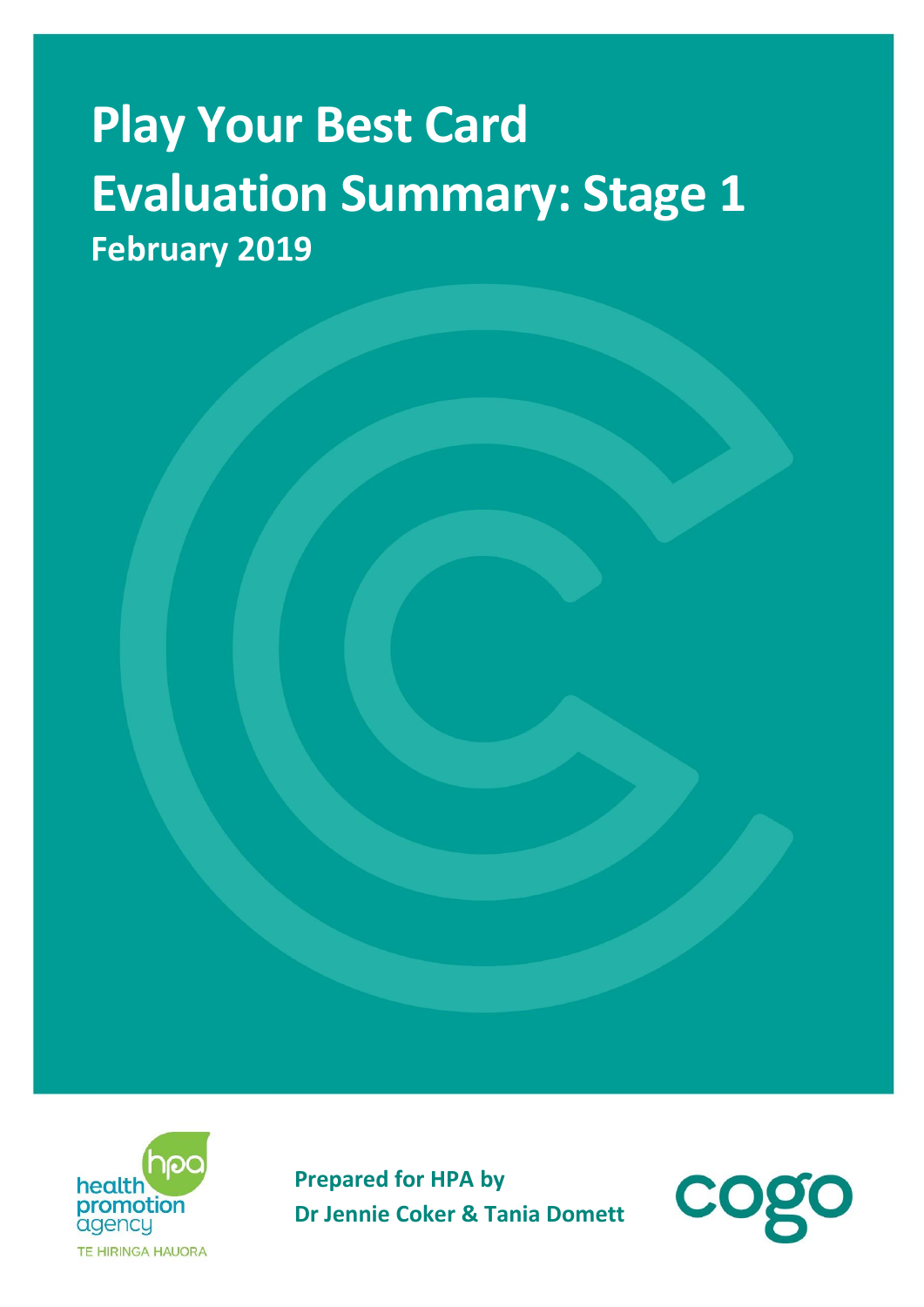Please email tania@cogo.co.nz if this document is not accessible for you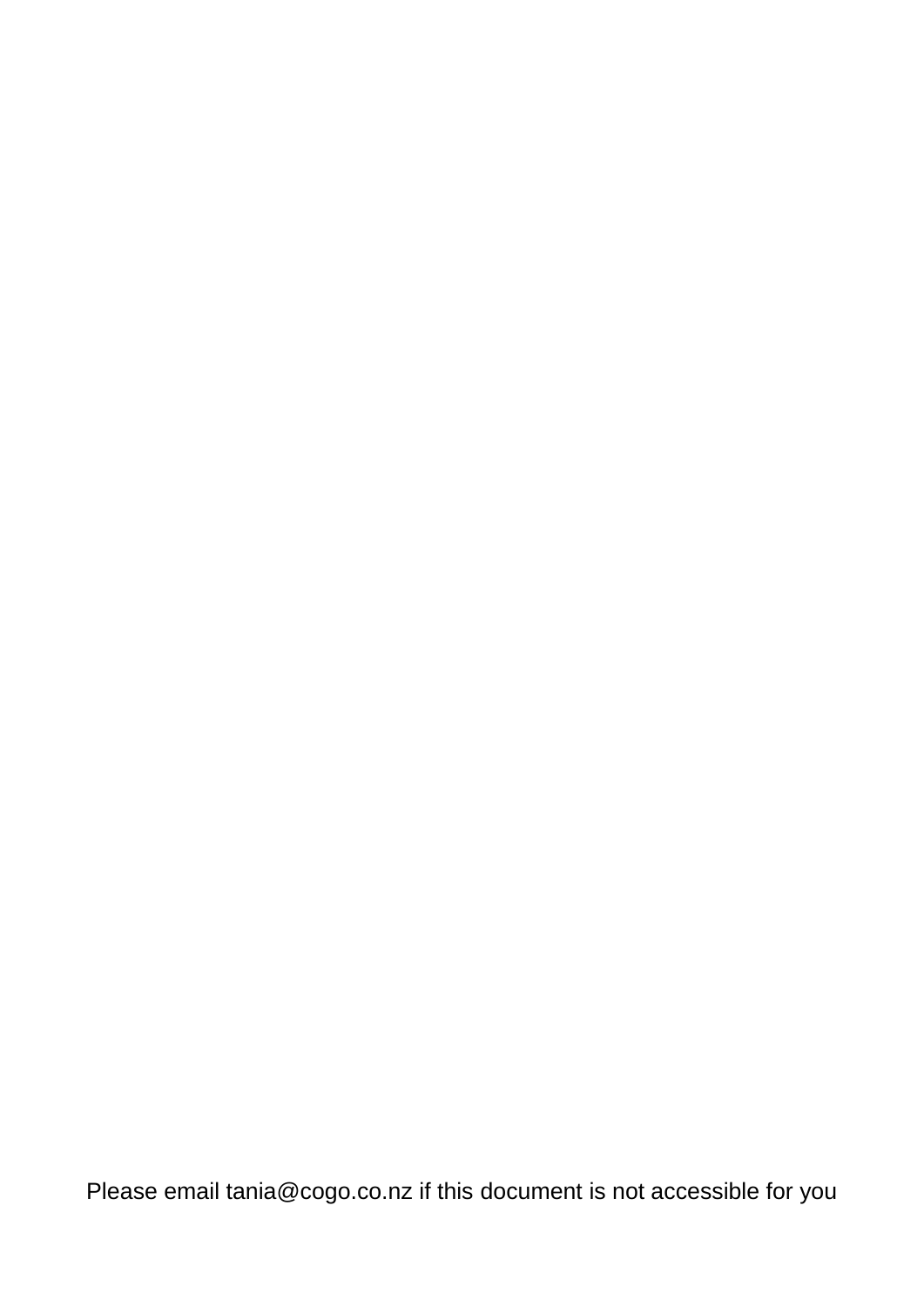## Background & methodology

*Play Your Best Card (PYBC)* is a novel, story-based card game that aims to inspire critical thinking in young people, so they can explore practical ways of dealing with a wide range of life challenges, e.g. peer pressure, family break-ups, death, alcohol, and drugs, while raising awareness of the organisations that they can contact when they need help.

Co-designed with young people and the people who work with them, the game is designed to be played in schools and other relevant community settings, facilitated by teachers and counsellors.

Produced by the Health Promotion Agency (HPA) in collaboration with Curative, the game was distributed to secondary schools and youth organisations in 2018.

This summary report presents key findings from the first phase of the PYBC evaluation, conducted in 2018. It presents insights around the acceptability, engagement, and usability of the game from the teachers and counsellors who have received the game.

Of 530 schools and youth organisations contacted, detailed feedback from teachers and counsellors at 76 schools and 24 youth organisations was received via an online survey.

### Summary of initial findings

The findings from the initial evaluation were extremely positive. Overall, *PYBC* has been well-received by schools and youth organisations and, based on facilitator feedback, indications are that *PYBC* is a highlyeffective, easy-to-use, relatable resource that can stimulate practical thinking and conversations between young people about key issues linked to mental health and wellbeing. The resource was found to be highly appropriate and already considered useful by teachers and counsellors working with young people, with clear potential for delivering positive impacts on young people's mental health and resilience.

#### **PYBC is easy to prepare for**

Facilitators that have used the game find it easy to prepare for (86% saying it was "Very easy" or "Easy" – see Figure 1), and preparation was found to be easily integrated into the usual work hours of teachers and counsellors from schools and youth organisations within a reasonable amount of time. Almost all (92%) reported being able to prepare to facilitate the game in less than an hour.

**Figure 1: How easy was it to prepare for facilitating the game with the young people that you work with? (n=52**<sup>1</sup> **)**

|     |  |     |  | ■ Veryeasy ■ Easy ■ Neutral ■ Not veryeasy ■ Not at all easy ■ Don't know |  | 2% |
|-----|--|-----|--|---------------------------------------------------------------------------|--|----|
| 38% |  | 48% |  | 12%                                                                       |  |    |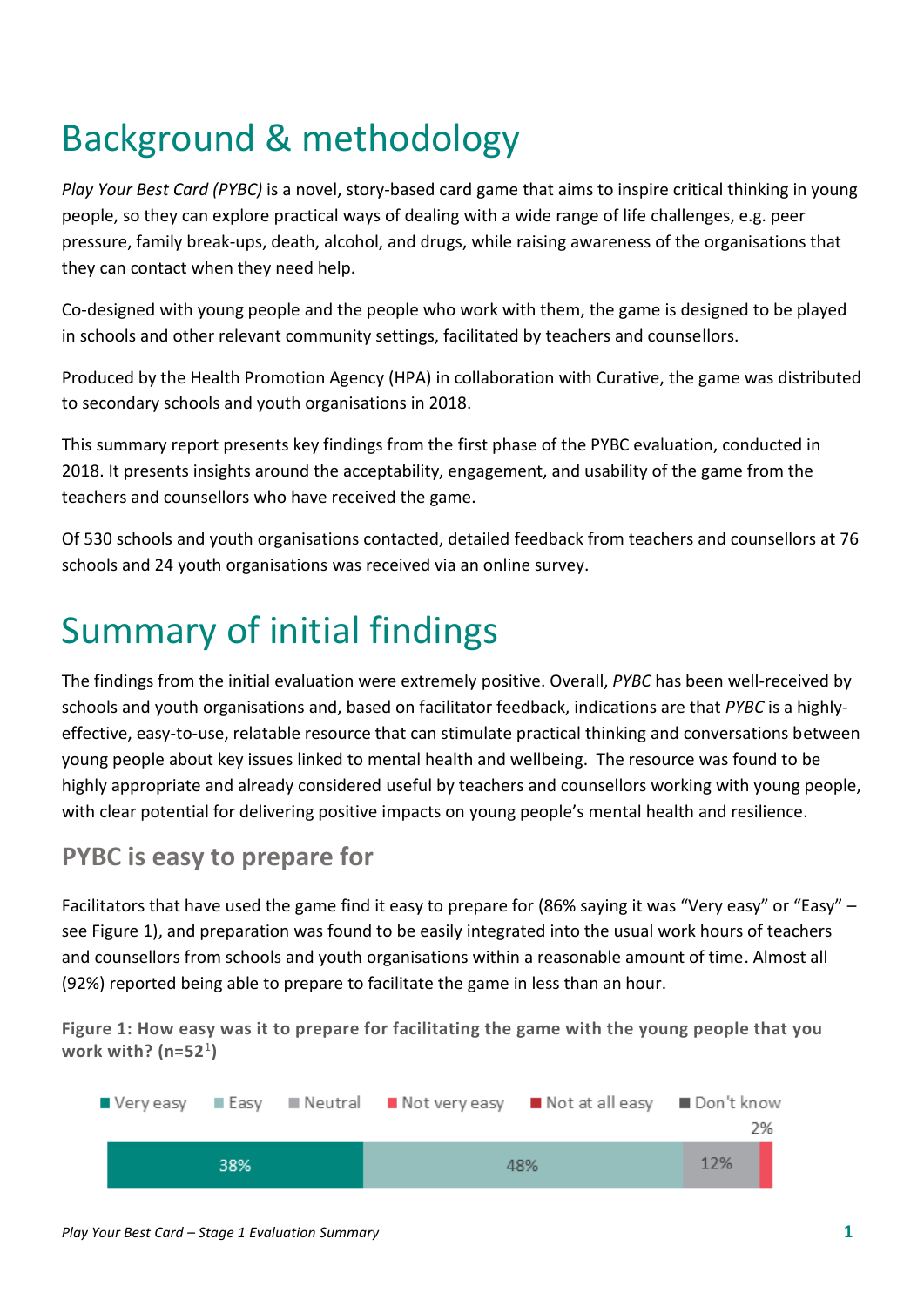#### **PYBC is working well for facilitators**

With 98% saying that they were "Likely", or "Very likely" to use the game again, *PYBC* is clearly working well for facilitators (see Figure 2). When asked what they liked most about the game, the five most common themes that emerged from respondents' open text comments were that the game stimulated conversations between the young people, with some commenting that the game appeared to give them confidence to talk when usually they would not have done so (31%), that it got young people thinking in a practical way and problem solving (24%), that the game was "real", relatable and practical (22%), that there was flexibility within the game so that it could be adapted for different groups (11%), and that the game got everyone involved, encouraging participation and teamwork (11%, see Figure 3).

**Figure 2: How likely are you to use the game again? (n=52<sup>1</sup> )**



**Figure 3: Top 5 themes from comments on "What do you like most about the game? What worked well?" (n=54<sup>2</sup> )**



According to facilitators, *PYBC* appears to be well-received by young people, with 93% of facilitators saying that at least half of the young people they work with seemed to want to engage with the game, and almost all appeared to find the game enjoyable (93% selected "Very enjoyable" or "Enjoyable").

-

 $1$  "n" is 52 (i.e. less that the total survey sample of 100) for these findings as these survey questions were only asked to the 52% of facilitators that had already used the game.

 $2\degree$  "n" is 54 for these findings as this question was an optional question asked to the 52 respondents that had already played the game, plus eight that had showed the game to the young people they work with but not yet played it. 54 of these 60 respondents chose to answer the question.